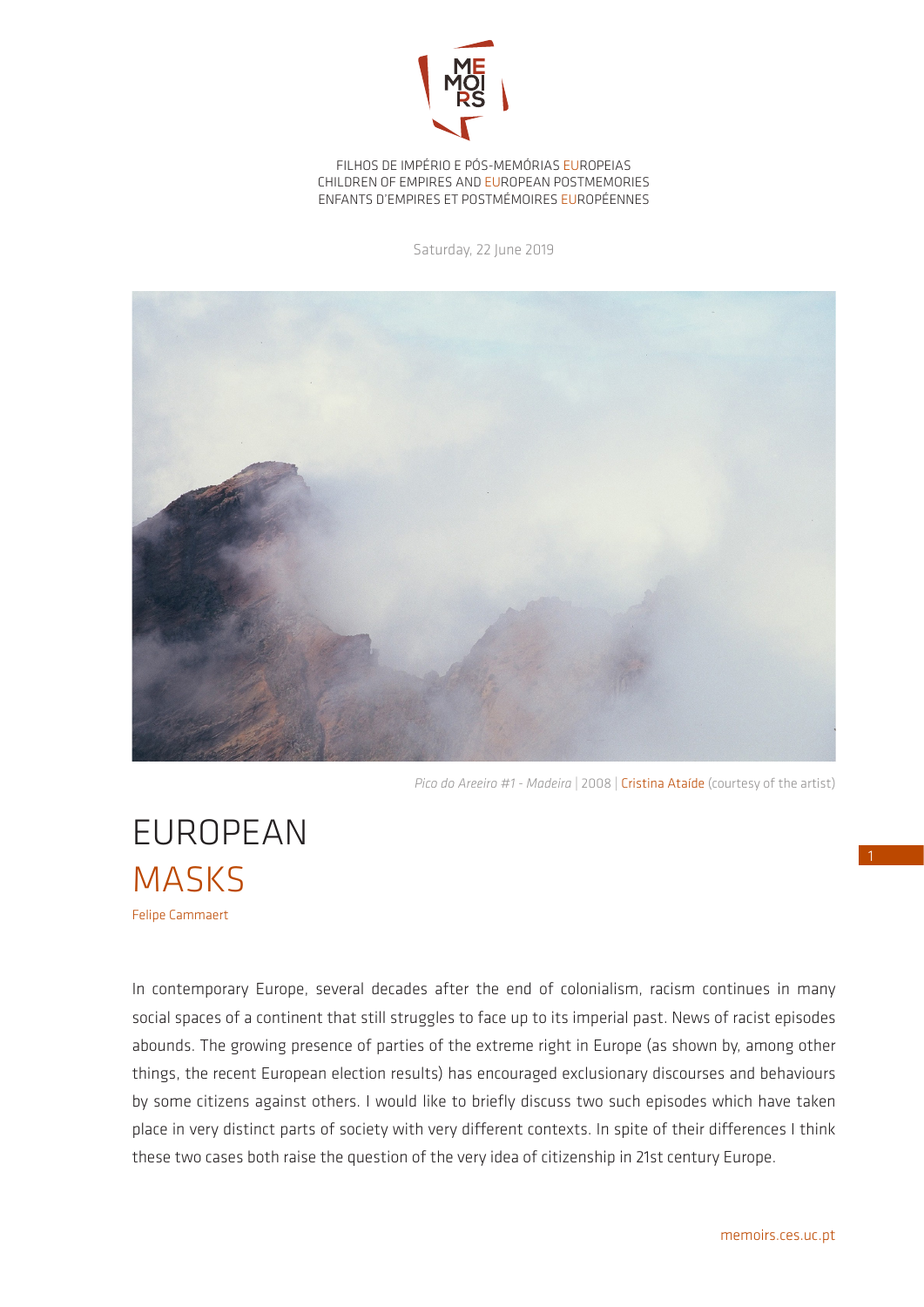

The first episode took place a few months ago in Paris and provoked a sharp reaction in the French cultural world, specifically in the performing arts. Included in the programme of the Festival *Les Dionysies*, dedicated to Greek tragedy, was a version of *The Supplicants*, by Aeschylus. It was to be directed by the playwright and director Philippe Brunet, a university professor and a noted specialist on Aeschyles. The opening night was scheduled for the 25th of March, in the Richelieu auditorium at the University of the Sorbonne. It was boycotted by anti-racist activists belonging to various French organizations. The characters of the Danaides (daughters of the Egyptian king Danaus) were to be represented using black masks. According to the protestors this would constitute a form of blackface. In the end the play was only put on, after a [vigorous debate,](https://vigilanceuniversites.files.wordpress.com/2019/05/brunet-philippe-figaro-tribune-2019-05-21-1.pdf) at the end of May. In the Classical Greek theatrical tradition the Danaides are women of Greek origin "with skin darkened by the sun of the Nile", who arrive in Argos (Greece) seeking refuge from persecution by their cousins, the sons of the king of Egypt.

Louis-Georges Tin, president of CRAN (*Conseil Représentatif des Associations Noires* ), a council of black associations which took part in the action at the Sorbonne, defended the boycott. He argued, in an interview with *[Le Monde](https://www.lemonde.fr/culture/article/2019/03/27/a-la-sorbonne-la-guerre-du-blackface-gagne-la-tragedie-grecque_5441663_3246.html)*, that, taking into account the history of the representation of black people in Western art, the use of black masks to represent the Danaides was a case of "unconscious *blackface*" (1). This argument encourages us to ask ourselves if any representation of a person made by another person of a different ethnic origin (in this case, African / Egyptian), can constitute a case of racial discrimination. The argument is not new; we might think, for instance, of the [controversy](https://www.lemonde.fr/afrique/article/2015/10/16/pas-de-noirs-sur-scene-le-theatre-francais-est-il-raciste_4791000_3212.html) about the character of Othello being played by white actors.

After the initial cancellation of *The Supplicants* at the Sorbonne Anne-Sophie Noel, a professor of Ancient Greek literature, wrote an [opinion piece](https://www.lemonde.fr/idees/article/2019/03/29/non-le-masque-grec-n-est-pas-un-blackface_5443329_3232.html) for *Le Monde*. She argued convincingly that it was anachronistic to characterize as blackface all representations of the "Other" in the Classical theatrical tradition which used masks to symbolize difference. Moreover, Noel suggested, in *The Supplicants* Aeschylus "incorporates into Greek civilization the contributions of Egypt and the Orient without erasing cultural differences". She adds that "there has been renewed interest in the play in recent years because it expresses clearly and forcefully the idea of the right of the stranger to hospitality".

Beyond the question of the confrontation between traditional Western culture and the historical reality of the oppression of black peoples, what interests me here are the implications of these kinds of actions by anti-racist associations in terms of the construction of a post-colonial Europe that can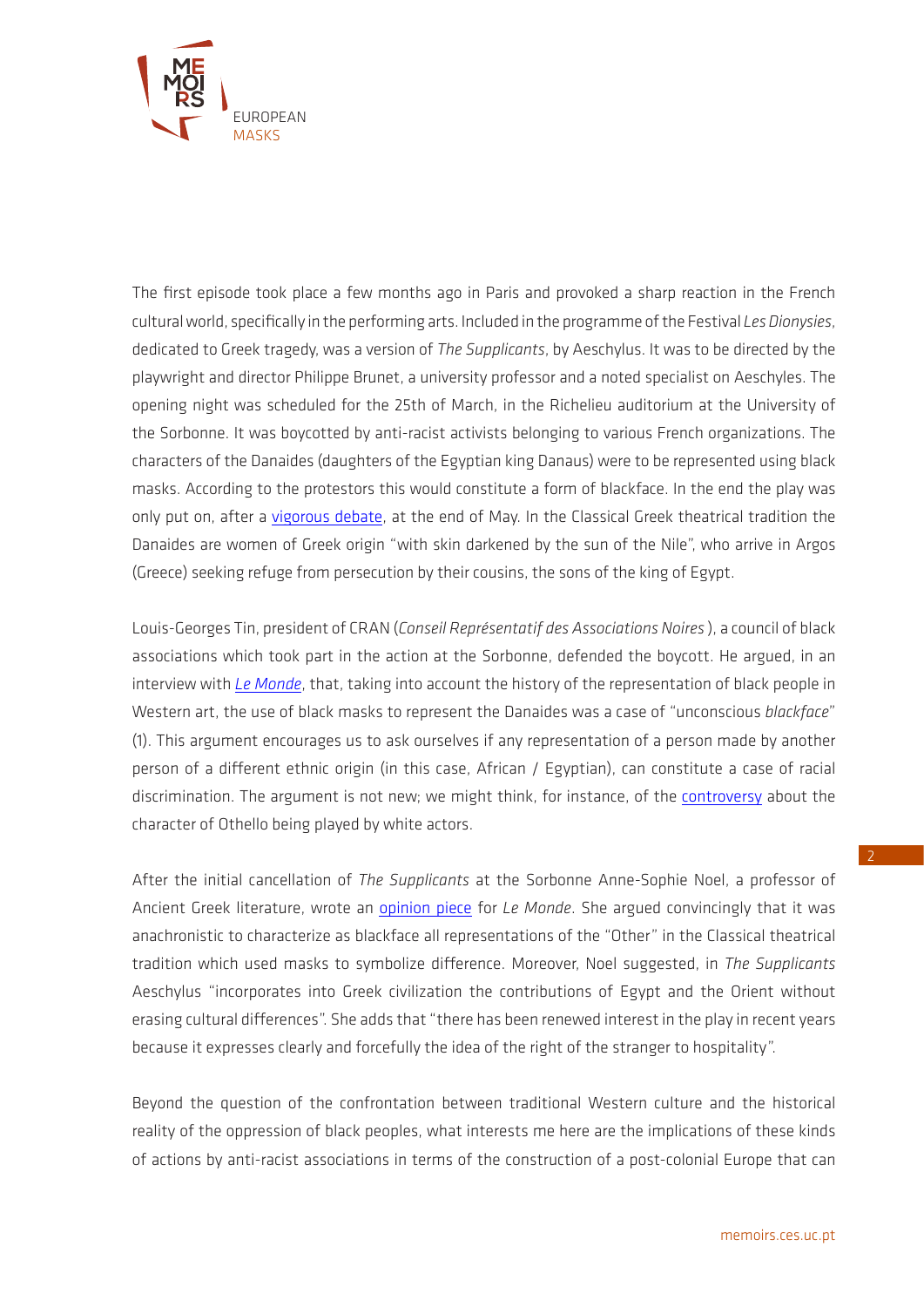

recognize its own past of exploitation and repression of colonized peoples. In my opinion, it is one thing to disguise oneself or make oneself up as black (with the conscious or unconscious intention to ridicule or amuse), and it is another thing to represent, with masks, cultural differences proper to the Greek theatrical tradition. Philippe Brunet, who has in the past put on plays in Africa, with African actors, [said](https://www.lemonde.fr/culture/article/2019/03/27/a-la-sorbonne-la-guerre-du-blackface-gagne-la-tragedie-grecque_5441663_3246.html): "I have always worked to show the importance of Africa in the Greek tradition […] we can't cut ourselves of from Africa. We are profoundly African. Herodotus tells us this".

The second episode took place far from the stage and the Richelieu auditorium. It happened in a football stadium, where racism continues to be common. On the 2<sup>nd</sup> of April the young Italian player Moise Kean, born in the Piedmont region to parents of Ivorian heritage, was subject to racial discrimination during a game in the Italian league. After 85 minutes the new star of the Italian team scored a goal which secured victory for Juventus against a weak Cagliari side, from Sardinia. After having suffered racist insults throughout the game, Kean celebrated his goal in front of the local fans. He stood still as a statue for a few seconds, his face blank and still, like a mask, with his arms extended and a defiant glare, until the other players – including his own team – pushed him away.

The most concerning element of this situation, in addition to the abject behaviour of the fans, was the reaction of all those around the young player: the Juventus coach, Allegri, advised him to "respect the opponent"; the captain of the team, Bonucci, said initially that the blame was shared between the fans who chanted "monkey" and the young striker for having reacted to their provocations (Bonucci later [moderated](https://www.instagram.com/p/Bvzr4J3pU3o/?utm_source=ig_web_copy_link) his initial statements); the Italian sports justice authorities decided in May that the behaviour of the Cagliari fans didn't merit any [sanction](https://www.sofoot.com/les-cris-racistes-des-supporters-de-cagliari-pas-sanctionnes-469461.html) since the racist insults only arose as a consequence of the young Italian player's celebration.

In contrast, Lilian Thuram, a former French national player and a well-known anti-racist activist, along with his foundation, *[Éducation Contre le Racisme](https://www.thuram.org/)*, was extremely critical. He called out the indifference and lack of solidarity from the European football world. In a long interview, Thuram (who will come to Portugal at the invitation of the MEMOIRS project this coming November) [said,](http://www.leparisien.fr/sports/football/cris-racistes-en-italie-les-instances-du-football-s-en-fichent-assure-lilian-thuram-03-04-2019-8046066.php) among other things: "what has Kean done to deserve these monkey chants? To arouse such contempt? […] Bonucci's reaction is as violent as the monkey chants. […] These monkey chants demonstrate contempt for all black people, for all children who are the same colour as Kean".